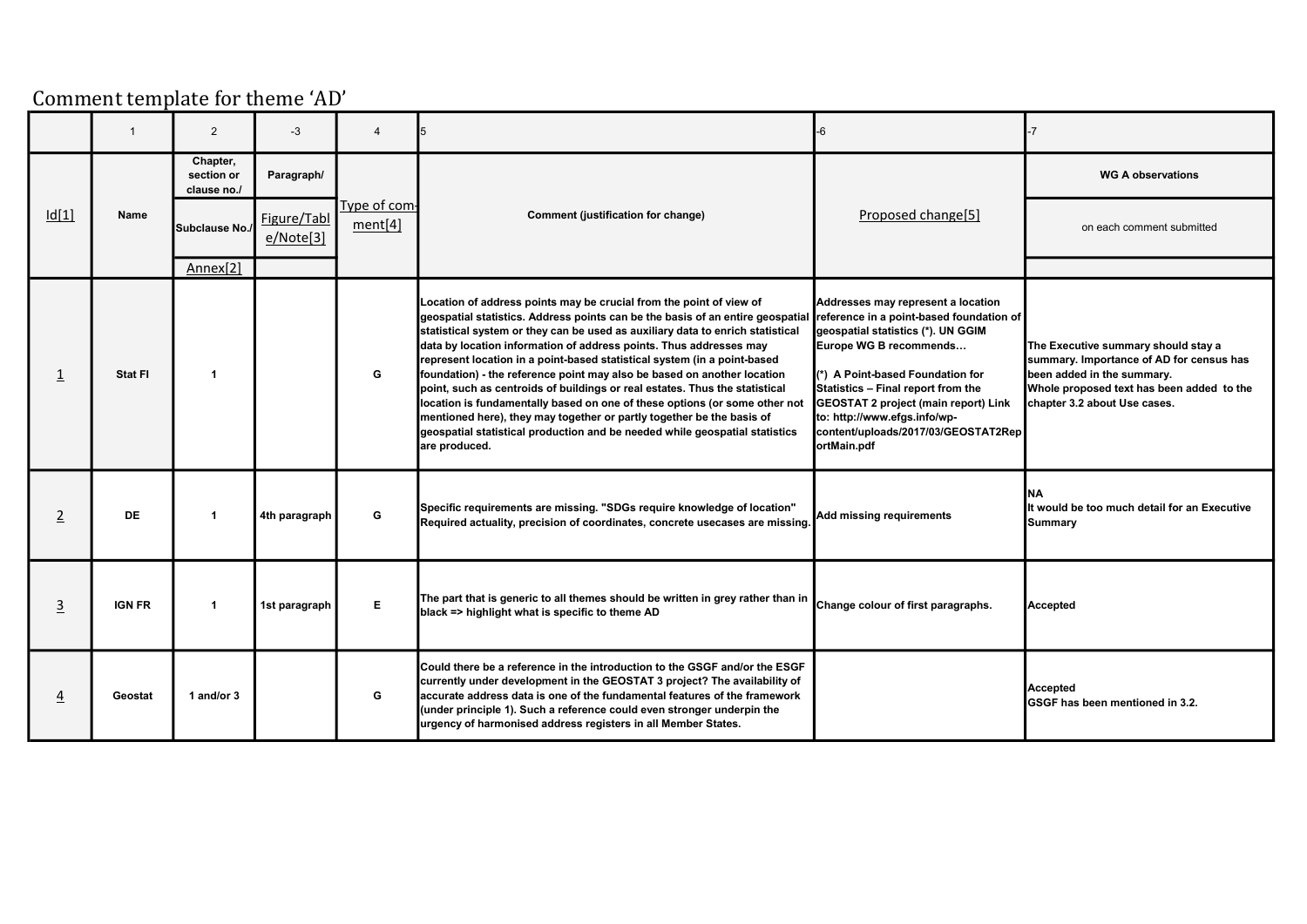| $\overline{5}$ | <b>NL</b>     | 2.3.3, 3.1, 4.5.1 |                      | G            | "This document contains recommendations that are not legally binding", yet<br>at the same time "core data, unlike [voidable] INSPIRE data, is not<br>constrained to what already exists" and "compliant addresses should be<br>available for all buildings [] on the basis of continuous update" with a<br>"completeness of 95% or more", which requires a significant and expensive<br>data collection effort.                                                                                                                                                                                                                                                           | The ambitions of the document should<br>be in balance with its status. Also, minor Disagree - as long as the status of the<br>semantic differences should not result<br>in a major and costly data collection<br>effort. | document is clear, it can make strong<br><u>Irecommendations</u>                                                                                                                                                                                                                                                                                                     |
|----------------|---------------|-------------------|----------------------|--------------|---------------------------------------------------------------------------------------------------------------------------------------------------------------------------------------------------------------------------------------------------------------------------------------------------------------------------------------------------------------------------------------------------------------------------------------------------------------------------------------------------------------------------------------------------------------------------------------------------------------------------------------------------------------------------|--------------------------------------------------------------------------------------------------------------------------------------------------------------------------------------------------------------------------|----------------------------------------------------------------------------------------------------------------------------------------------------------------------------------------------------------------------------------------------------------------------------------------------------------------------------------------------------------------------|
| 6              | <b>IGN FR</b> | 2.4               |                      | $\mathbf{T}$ | Some acronyms are missing (e.g. OGC, ISA)                                                                                                                                                                                                                                                                                                                                                                                                                                                                                                                                                                                                                                 | Add missing acronyms.                                                                                                                                                                                                    | Accepted                                                                                                                                                                                                                                                                                                                                                             |
| $\overline{L}$ | Eurostat      | 2.4               | <b>Abbreviations</b> | Е            | add INSPIRE and EC acronyms as used in the text                                                                                                                                                                                                                                                                                                                                                                                                                                                                                                                                                                                                                           | add two new rows: INSPIRE -<br>Infrastructure for Spatial Information in<br>the European Community and<br><b>EC:European Commission</b>                                                                                  | <b>Accepted</b>                                                                                                                                                                                                                                                                                                                                                      |
| 8              | <b>DE</b>     | 3.1               | Header               | E.           | 3.1 is rather a definition of addresses than a general scope. Rename chapter 3.1 General scope of the definition of<br>3.1                                                                                                                                                                                                                                                                                                                                                                                                                                                                                                                                                | address data                                                                                                                                                                                                             | This is a template heading so propose to leave<br>unchanged                                                                                                                                                                                                                                                                                                          |
| 9              | <b>DE</b>     | 3.1               | 1st paragraph        | Е            | Complete the reference.                                                                                                                                                                                                                                                                                                                                                                                                                                                                                                                                                                                                                                                   | Definition: Location of properties based<br>on address identifiers, usually by road<br>name, house number, postal code<br>[INSPIRE Directive 2007/2/EC, Annex I]                                                         | Accepted                                                                                                                                                                                                                                                                                                                                                             |
| 10             | <b>NO</b>     | 3.1               |                      | Е            | Flats and apartments are core topics in UNECE recommendations for 2020<br>round of Population and housing censuses :<br>http://www.unece.org/fileadmin/DAM/stats/publications/2015/ECECES41_EN.<br>pdf<br>Core topics in previous UN documents should be kept avoiding confusion.<br>The trend is furthermore to base administration and statistical production<br>upon registers.<br>These registers by necessity include addresses to dwellings. (Chapter 3.2.<br>also refer to Address as source data for censuses.)                                                                                                                                                   | Delete NOTE 2                                                                                                                                                                                                            | Case of building units have been considered<br>under chapter 4.5.<br>From the UNECE recommendations, it is not so<br>clear that addresses of building units are<br>required. The document mentions unique<br>identification of building units; it might be the<br>cadastral reference or something else (e.g.<br>Internet access code mentioned in the<br>document). |
| 11             | <b>IGN FR</b> | 3.1               | <b>Description</b>   | $\mathbf{T}$ | "bar" looks a very specific example whereas more generic examples are<br>missing (e.g. block of flats).                                                                                                                                                                                                                                                                                                                                                                                                                                                                                                                                                                   | Replace "bar" by "block of flats"                                                                                                                                                                                        | Accepted                                                                                                                                                                                                                                                                                                                                                             |
| 12             | <b>IGN FR</b> | 3.1               | Note 2               | T.           | Note 2 (about address at apartment level) may look inconsistent with good<br>practice 5                                                                                                                                                                                                                                                                                                                                                                                                                                                                                                                                                                                   | Moderate the note; e.g; addresses for<br>flats and apartments are generally not<br>required as core data                                                                                                                 | Case of building units have been considered<br>under chapter 4.5.                                                                                                                                                                                                                                                                                                    |
| 13             | <b>NL</b>     | 3.1               | <b>Definition</b>    | $\mathbf{T}$ | A property must be defined as a unit with multiple properties. One of the<br>properties of the unit is having one of more addresses with a unique ID<br>attached to it (f.i. at the front and at the back of a building). Another property An address is uniquely defined by an<br>of an unit is to belong to a building along with other units belonging to the<br>same building. An unit must have its own entrance and the location of a the usually road name, house number,<br>unit may be defined by geometry.<br>This solves the problem of changing of address in time or multiple<br>addresses attached to one unit. The address is just a way to find the unit. | identifier and address components,<br>postal code.                                                                                                                                                                       | Core data is mainly about geographic data. The<br><b>INSPIRE definition looks better than the</b><br>proposal as it mentions the location.                                                                                                                                                                                                                           |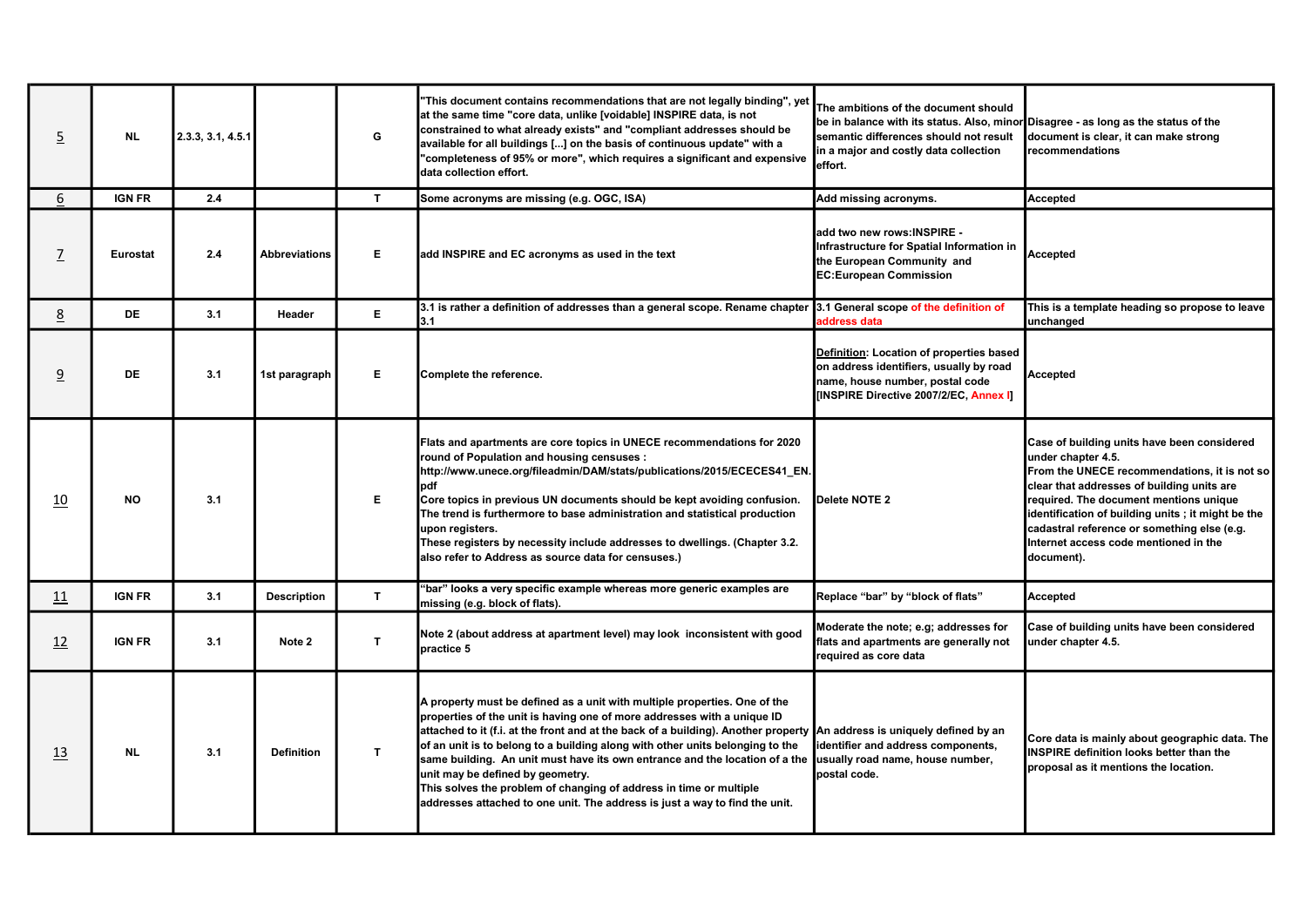| 14              | <b>UK (OS)</b>  | 3.1           | <b>Description</b>                   | G                       | In the UK flats and apartments have individual addresses that are considerd<br>to be 'core'. From the SDG angle their absence would affect the use of<br>addresses as a proxy for population density.                                                                                                                | Preference would be for flat and<br>lapartment addresses to be core.                                                                                                          | Case of building units have been considered<br>under chapter 4.5.                                                                                           |
|-----------------|-----------------|---------------|--------------------------------------|-------------------------|----------------------------------------------------------------------------------------------------------------------------------------------------------------------------------------------------------------------------------------------------------------------------------------------------------------------|-------------------------------------------------------------------------------------------------------------------------------------------------------------------------------|-------------------------------------------------------------------------------------------------------------------------------------------------------------|
| 15              | <b>NL</b>       | 3.1, 3.2, 4.4 |                                      | G                       | Why are high-density buildings such as flats and apartments deemed to be<br>of "lesser interest for SDG purposes" and "not required" or only identified<br>by their building address when there are also building unit addresses when<br>'addresses also act as a proxy for the density of population or buildings"? | in 4.4 as a last-resort option                                                                                                                                                | Omit note 2 from 3.1 and qualify case a) Case of building units has been considered<br>under chapter 4.5.                                                   |
| 16              | <b>NL</b>       | 3.1, 4.4      | 3.1, 4.3                             | G                       | Why do agricultural buildings "have minor importance for the SDGs", when<br>"core address data should also encompass isolated buildings and buildings  Omit agricultural buildings from 3.1?<br>lin remote areas"?                                                                                                   |                                                                                                                                                                               | Only with buildings for the shelter of humans<br>are considered as core. However, agricultural<br>buildings will be removed from the list of<br>exceptions. |
| 17              | <b>Eurostat</b> | 3.1           | Note 1                               | G                       | agricultural buildings are relevant for many statistics                                                                                                                                                                                                                                                              | remove agriculture buildings from the<br>list of examples and add it ot the<br>description paragraph earlier                                                                  | Only with buildings for the shelter of humans<br>are considered as core. However, agricultural<br>buildings will be removed from the list of<br>exceptions. |
| 18              | <b>Eurostat</b> | 3.1           | paragraph 5                          | E.                      | ladd dot at end                                                                                                                                                                                                                                                                                                      | Add full stop                                                                                                                                                                 | <b>Accepted</b>                                                                                                                                             |
| 19              | <b>DE</b>       | 3.2           | 3rd paragraph                        | E.                      | Delete the hyphen                                                                                                                                                                                                                                                                                                    | The analysis carried out by WG A use<br>case                                                                                                                                  | <b>Accepted (consistency)</b>                                                                                                                               |
| 20              | <b>DE</b>       | 3.2           | 4th paragraph                        | E.                      | Add a hyphen                                                                                                                                                                                                                                                                                                         | recommended by UN-GGIM: Europe<br>WG B, and is required                                                                                                                       | Accepted                                                                                                                                                    |
| 21              | <b>IGN FR</b>   | 3.2           |                                      | E.                      | An illustration would make the document more attractive.                                                                                                                                                                                                                                                             | Add illustration (e.g. use case map or<br>the use case images)                                                                                                                | Accepted                                                                                                                                                    |
| 22              | <b>Eurostat</b> | 3.2           | 1st para                             | Е                       | Since the current scope is official statistics and SDG, the example with the<br>marketing could be perceived wrongly.                                                                                                                                                                                                | Find another example for the value of<br>address data for SDG purposes.                                                                                                       | Ina<br>There is also at least an SDG about economy<br>but this related SDG will be mentionned (SDG<br>8).                                                   |
| 23              | <b>IGN FR</b>   | 4.1           | Good practice<br>$\overline{2}$      | $\mathbf{T}$            | "Examples from the INSPIRE code list are: building, entrance, parcel, postal<br>delivery point, postal descriptor and administrative unit"                                                                                                                                                                           | To be rephrased, e.g. "Examples from<br>the INSPIRE code list include: building,<br>entrance, parcel, postal delivery point,<br>postal descriptor and administrative<br>unit" | <b>Accepted</b>                                                                                                                                             |
| 24              | <b>Eurostat</b> | 4.1           | Note 1                               | G                       | <b>House number missing</b>                                                                                                                                                                                                                                                                                          | I suggest to add house number as<br>component                                                                                                                                 | For INSPIRE, house number is a locator and<br>not an address component.                                                                                     |
| 25              | <b>Eurostat</b> | 4.1.          | <b>Good Practice</b><br>$\mathbf{2}$ | $\overline{\mathbf{r}}$ | I am not sure I understand the purpose of this good practice an example<br>lcould help.                                                                                                                                                                                                                              | Add example please.                                                                                                                                                           | Accepted (example required)                                                                                                                                 |
| $\overline{26}$ | <b>IGN FR</b>   | 4.1.1         |                                      | T                       | Might be worthwhile to add some notes, as for other themes, to explain<br>and/or support these recommendations.                                                                                                                                                                                                      | Add some notes (as for other themes)                                                                                                                                          | Accepted                                                                                                                                                    |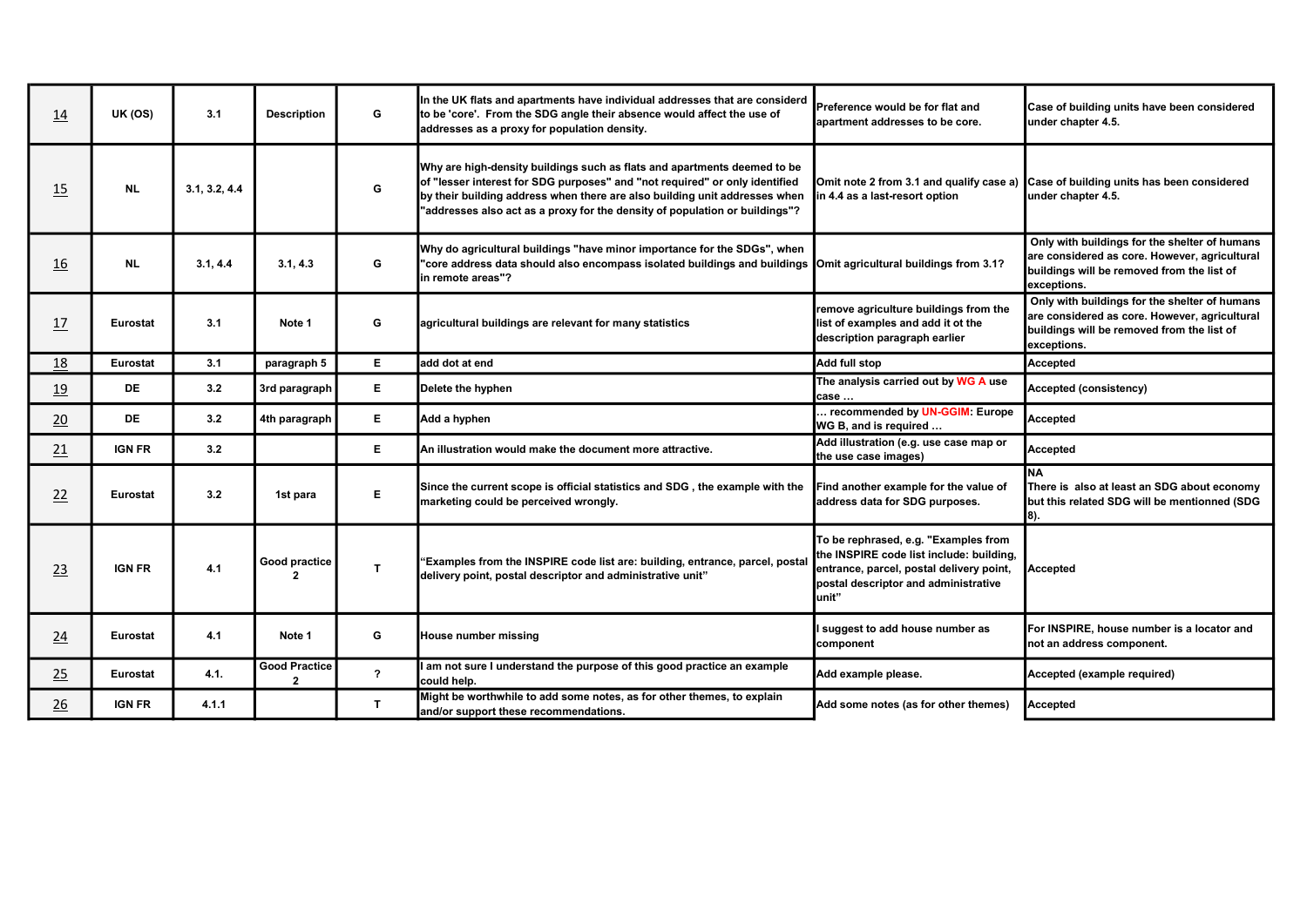| 27 | Eurostat        | 4.1.1. | <b>Good Practice</b><br>$\mathbf{3}$ | $\overline{\mathbf{r}}$ | Do INSPIRE versioning provisions in the data model make possible that the<br>sequence of addresses can be monitored. Often a street changes the name<br>but nothing else changes. Can we understand this connection with the<br>current INSPIRE provisions?                                                                                                                                              | Explain that this use case is accepted<br>practice if not yet possible.                                                                                                                                                                                       | In case of a simple data model (features +<br>direct attributes), the INSPIRE versioning<br>mechanisms enable users to get incremental<br>updates by simple requests on the life-cycle<br>attributes.<br>and covered by INSPIRE, make it a good in case of theme AD, with a complex model<br>(address components as feature types),<br>capturing the version id and the life-cycle<br>attributes is a preliminary step but more<br>complex user requests will be required to get<br>exploitable incremental updates. |
|----|-----------------|--------|--------------------------------------|-------------------------|----------------------------------------------------------------------------------------------------------------------------------------------------------------------------------------------------------------------------------------------------------------------------------------------------------------------------------------------------------------------------------------------------------|---------------------------------------------------------------------------------------------------------------------------------------------------------------------------------------------------------------------------------------------------------------|----------------------------------------------------------------------------------------------------------------------------------------------------------------------------------------------------------------------------------------------------------------------------------------------------------------------------------------------------------------------------------------------------------------------------------------------------------------------------------------------------------------------|
| 28 | Geostat         | 4.1.1  | Core<br>recommendati<br>on 2         | G                       | think good practice 3 is very important from the statistical community<br>perspective. Is it possible to integrate part of it in th core recommndation 2?<br>At least it make sense that from the point in time an address register is set<br>up, all address objects needs to be retained. The obsolete address locations<br>are really important for us.                                               |                                                                                                                                                                                                                                                               | Imiportance for the statistical community has<br>been added as rationale for this good practice.                                                                                                                                                                                                                                                                                                                                                                                                                     |
| 29 | <b>IGN FR</b>   | 4.4    | Core<br>recommendati<br>on 4         | E.                      | The examples ("This could be a house (whether or not attached to its<br>neighbours), office, factory, retail unit, leisure centre, bar or place of<br>worship." might be better in a note                                                                                                                                                                                                                | Move the examples to a NOTE?                                                                                                                                                                                                                                  | <b>Accepted</b>                                                                                                                                                                                                                                                                                                                                                                                                                                                                                                      |
| 30 | <b>IGN FR</b>   | 4.4    | Good practice<br>5                   | $\mathbf{T}$            | Should be a core recommendation; if not, addresses of buildings- block of<br>flats might be missing in some countries.                                                                                                                                                                                                                                                                                   | Move to core recommendation                                                                                                                                                                                                                                   |                                                                                                                                                                                                                                                                                                                                                                                                                                                                                                                      |
| 31 | <b>NO</b>       | 4.4    | Core<br><b>IRecommendati</b><br>on 4 | $\Omega$                | The basic unit should be compliant with UNECE recommendations for<br>censuses and their core topics. The basic unit of addressing should be<br>dwelling for residential building. Definitions should not be part of the<br>recommendations. Where do this definition of building come from? Why not<br>use UN Classification of Types of Construction? Why not use UNECE<br>recommendations on censuses? | New text: "Core recommendation 4.<br>The basic unit of addressing is a<br>building, or part of a building, and for<br>residential buildings the basic unit is<br>dwellings."<br>Makes notes defining or referring to<br>definitions of building and dwelling. | See comment 10.<br>We have tried to clarify this topic:<br>there may be Addresses at building units<br>but capturing their individual location is of<br>limited value<br>WG A focus on the geographic addresses.                                                                                                                                                                                                                                                                                                     |
| 32 | <b>Eurostat</b> | 4.4    | $\overline{\mathbf{A}}$              | E.                      | singular instead of plural                                                                                                                                                                                                                                                                                                                                                                               | change 'building units has' to building<br>units have'                                                                                                                                                                                                        | Accepted                                                                                                                                                                                                                                                                                                                                                                                                                                                                                                             |
| 33 | <b>Eurostat</b> | 4.4.   | <b>Bullet points</b>                 | E.                      | illustrations could help to understand the differences.                                                                                                                                                                                                                                                                                                                                                  | Add illustrations e.g. from INSPIRE<br>technical guidelines                                                                                                                                                                                                   | Accepted                                                                                                                                                                                                                                                                                                                                                                                                                                                                                                             |
| 34 | Eurostat        | 4.4    | Note 1                               | E.                      | Note1 looks unfinished - reword                                                                                                                                                                                                                                                                                                                                                                          | Reword ' Good practice 5 ONLY<br>addresses use case C above, not use<br>case A and B '. Additionally add Case A, Accepted<br>Case B and Case C to the previous<br>paragraph instead of a) b) and c)                                                           |                                                                                                                                                                                                                                                                                                                                                                                                                                                                                                                      |
| 35 | Eurostat        | 4.4.   | Note 1                               | E.                      | I suggest to have a good practice for a, b, and c of the bullet points on multi-<br>unit buildings                                                                                                                                                                                                                                                                                                       | Add good practices for a, b, c                                                                                                                                                                                                                                | <b>Accepted</b>                                                                                                                                                                                                                                                                                                                                                                                                                                                                                                      |
| 36 | <b>IGN FR</b>   | 4.5    | 4,5                                  |                         | We expect other things in "Quality": coordinates, metadata -> in fact it<br>lcomes later                                                                                                                                                                                                                                                                                                                 | Rename the chapter "Base Quality" in<br>precising it treats of completeness,<br>precision, coherence                                                                                                                                                          | Non accepted                                                                                                                                                                                                                                                                                                                                                                                                                                                                                                         |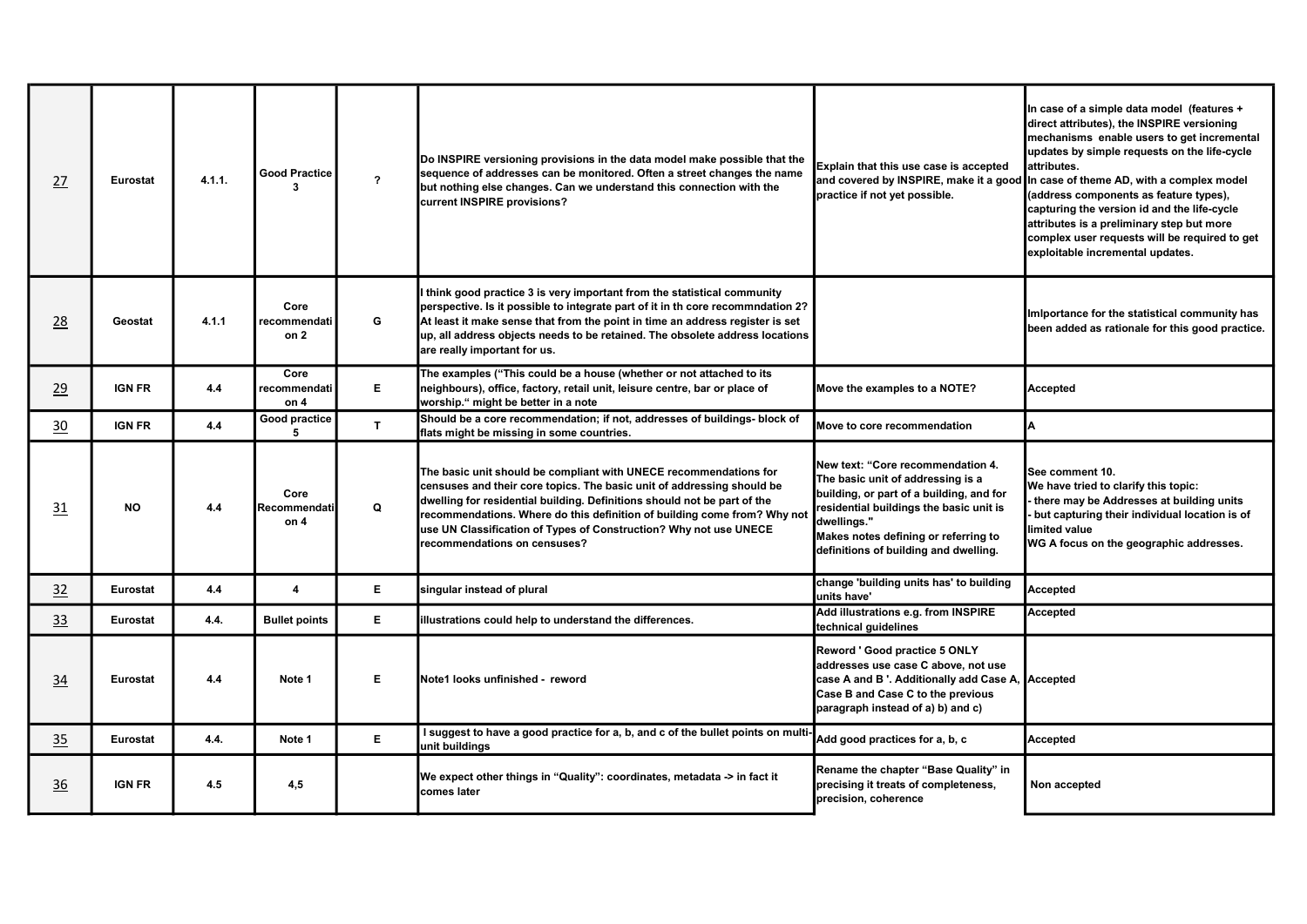| 37              | <b>DE</b>       | 4.5.1 | Core<br>recommendati<br>on 5            | G  | I think the list is not exhaustive.                                                                                                                                                                                                          | Compliant addresses should be<br>available for all buildings meeting the<br>criteria of the description from part 3.1,<br>on the basis of continuous update<br>once/twice a year.                                                  | 'continuous update' means whenever new data<br>are available, not periodic updated.<br>Clarification has been added.                                                                              |
|-----------------|-----------------|-------|-----------------------------------------|----|----------------------------------------------------------------------------------------------------------------------------------------------------------------------------------------------------------------------------------------------|------------------------------------------------------------------------------------------------------------------------------------------------------------------------------------------------------------------------------------|---------------------------------------------------------------------------------------------------------------------------------------------------------------------------------------------------|
| 38              | <b>DE</b>       | 4.5.1 | Core<br>recommendati<br>on <sub>5</sub> | E. | Use part instead of §.                                                                                                                                                                                                                       |                                                                                                                                                                                                                                    | Accepted                                                                                                                                                                                          |
| 39              | <b>DE</b>       | 4.5.1 | <b>Note</b>                             | G  | How to quantify completeness?                                                                                                                                                                                                                |                                                                                                                                                                                                                                    | In the document, completeness is the<br>proportion of AD present in the database<br>compared to the AD present in the real world.                                                                 |
| $\overline{40}$ | <b>NO</b>       | 4.5.1 | Core<br>Recommendati<br>on 5            | Q  | Ibid. Why not include dwellings? 95% completeness is way to poor quality.<br>Given today's opportunities with detailed satellite and lidar data, this should and raise completeness to 98-99 per<br>be low hanging fruits.                   | Include dwellings in recommendation<br>cent.                                                                                                                                                                                       | 95% is very minimum requirement.<br>Completeness to 98% will be mentioned as<br>more ambitious target.                                                                                            |
| 41              | <b>DE</b>       | 4.5.2 | Core<br>recommendati<br>on 6            | E. | Delete the hyphen                                                                                                                                                                                                                            | Coordinates of an address should be<br>laccurate to within 5 metres of the true<br>position of the building centroid or<br>entrance, where possible.                                                                               | Accepted                                                                                                                                                                                          |
| 42              | <b>IGN FR</b>   | 4.5.2 | 4.5.2                                   |    | The rule of 5m precision is too hard to ensure and it may depend on the<br>lconsidered area.                                                                                                                                                 | Remove this rule or put it in good<br>practice                                                                                                                                                                                     | The rule is less demanding (10 m).                                                                                                                                                                |
| 43              | <b>IGN FR</b>   | 4.5.2 | 4.5.2                                   |    | It deals with data capture, more than base quality, no?                                                                                                                                                                                      | Displace the paragraph in Data Capture                                                                                                                                                                                             | <b>NA</b><br>It is dealing both with data capture and with<br>quality.                                                                                                                            |
| 44              | <b>Eurostat</b> | 4.5.2 | $\mathbf{2}$                            | T. | Add NOTE on metadata                                                                                                                                                                                                                         | add: NOTE: Metadata for each location<br>need to report which method (building<br>centroid, entrance) is used. The method<br>of capture the location should also be<br>documented (e.g. geodesy, GPS hand-<br>held, interpolation) | Location type (building centoid or entrance<br>point) is already in the data model (as GP 2).<br>Data capture method may vary according<br>features. It is not considered as core<br>information. |
| 45              | Eurostat        | 4.5.2 | $\mathbf{2}$                            | T. | If a central geocoding infrastrtcuture is used, the third dimension needs to<br>be taken into account (expierence from several Memberstates) to identify<br>single flats at the third floor                                                  | add sentence to Note: The central<br>register should prefereable include third<br>dimension information (see 5.1.2)                                                                                                                | <b>NA</b><br>3D addreses are not considered as priority data<br>but they may have interest in future => this will<br>be added to chapter 6                                                        |
| 46              | <b>IGN FR</b>   | 4.5.3 | 4.5.3                                   |    | The rule of semantic coherence between administrative entities is<br>impossible in practice: in France, DGFiP, IGN or La Poste write differently<br>roads (upper case/lower case/abbreviations/letters). The question is: how<br>to do that? | Describe the difficulties in the note                                                                                                                                                                                              | Disagree - as long as the status of the<br>document is clear, it can make strong<br>recommendations                                                                                               |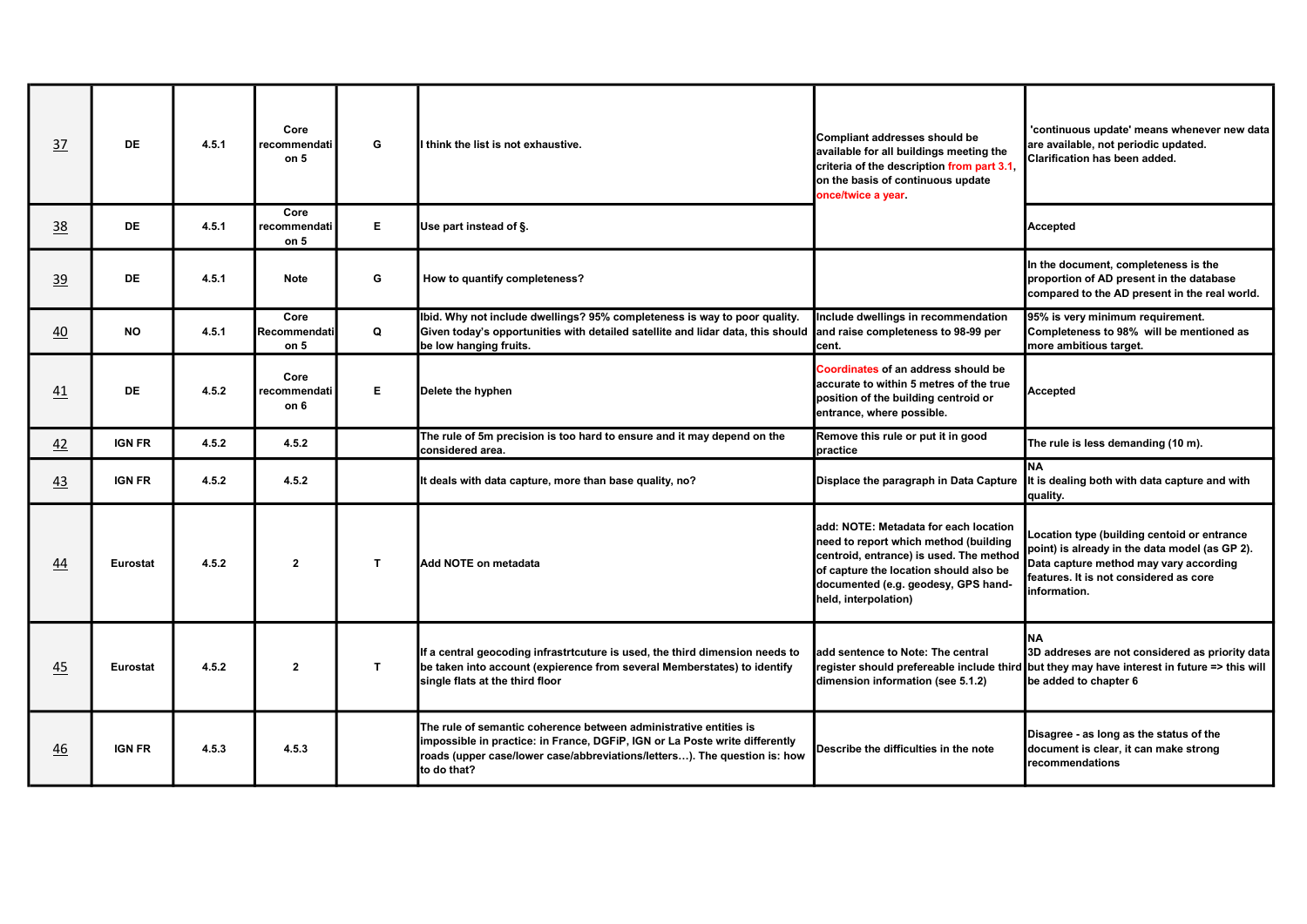| 47 | <b>IGN FR</b>   | 4.5.3 |                                  | $\mathbf{T}$ | wonder if we should add some more explicit recommendation about<br>"reference AD data". For instance, I find very relevant some of the<br>recommendations of the ESGF document, especially 2.2.6 (Use point-of-<br>entry validation in collection of administrative or statistical data)                                         | To be added to our deliverable?                                                                                                                                                                                                                                            | Use point-of-entry validation has been added<br>as potential solution to ensure common AD<br>Isemantics.                                                                                                                                                                                                   |
|----|-----------------|-------|----------------------------------|--------------|----------------------------------------------------------------------------------------------------------------------------------------------------------------------------------------------------------------------------------------------------------------------------------------------------------------------------------|----------------------------------------------------------------------------------------------------------------------------------------------------------------------------------------------------------------------------------------------------------------------------|------------------------------------------------------------------------------------------------------------------------------------------------------------------------------------------------------------------------------------------------------------------------------------------------------------|
| 48 | <b>NL</b>       |       | 4.5.3                            | G            | It should be noted that address standardization in general and street name<br>standardization in particular is important to ensure that address<br>components are recorded in a uniform and consistent way                                                                                                                       | Add to Good practice 7 and NOTE that<br>address registration should preferable<br>be standardized and uniform, with<br>respect to spelling, use of spaces,<br>diacritics, capital letters, address<br>additions, etc.                                                      | <b>Accepted</b>                                                                                                                                                                                                                                                                                            |
| 49 | <b>Eurostat</b> | 4.5.3 | <b>NOTE</b>                      | G            | This is a key requirement and should therefore be a Core Recommendation                                                                                                                                                                                                                                                          | Core Recommendation to have a sinige<br>uniform national address encoding<br>service with check-on-entry feature<br>available as web service to all public<br>authorities in charge of encoding<br>addresses.                                                              | INA<br>This deliverable is about Recommendation for<br>Idata content.<br>Encoding services are not main focus and so,<br>not good topic for Core recommendation.                                                                                                                                           |
| 50 | DE              | 5.1.1 | Good practice<br>8               | G/E          | To ensure interoperability it's not sufficient to recomend "a CRS based on<br>ETRS 89". At least the EPSG-Code should be stated mandatory. Good<br>practice 8 should be a recommendation. Regarding european overseas<br>territories and having a world wide scope in mind it could be better to use an<br><b>ITRS-based CRS</b> | <b>Core Recommendation xx</b><br>Core data should be stored and<br>managed in a CRS based on datum<br>ETRS89 (ITRS) in areas within its<br>geographical scope, either using<br>geographic or projected coordinates.<br>The EPSG-Code of the CRS should be<br>stated.       | Ina<br>National CRS is better for national use (that is<br>main purpose of core data). Coordinate<br>transformation to global CRS may be done<br>easily if need for global use<br>EPSG code: WG A is recommending to deliver<br>AD data under INSPIRE rules, these rules<br>include the CRS documentation. |
| 51 | <b>DE</b>       | 5.1.1 | Note 1                           | E.           | Work uniformly within the document and write a capital letter at the<br>beginning of the sentence.                                                                                                                                                                                                                               | NOTE 1: Geographical scope of ETRS-<br>89 excludes                                                                                                                                                                                                                         | <b>Accepted</b>                                                                                                                                                                                                                                                                                            |
| 52 | <b>DE</b>       | 5.1.1 | Note 2                           | Е.           | Work uniformly within the document and write a capital letter at the<br>beginning of the sentence.                                                                                                                                                                                                                               | NOTE 2: Storing and managing data                                                                                                                                                                                                                                          | Accepted                                                                                                                                                                                                                                                                                                   |
| 53 | <b>NO</b>       | 5.1.2 |                                  |              | 3D should be part of unique identifier for dwellings                                                                                                                                                                                                                                                                             | Change text from "may be represented<br>to "shall be represented"                                                                                                                                                                                                          | NΑ<br>Real-world addresses on buiding units are not<br>existing in all countries. See comment 45                                                                                                                                                                                                           |
| 54 | <b>DE</b>       | 5.2   | <b>NOTE</b>                      | E.           | Work uniformly within the document and write a capital letter at the<br>beginning of the sentence.                                                                                                                                                                                                                               | NOTE: This is a legal obligation for                                                                                                                                                                                                                                       | Accepted                                                                                                                                                                                                                                                                                                   |
| 55 | <b>DE</b>       | 5.2   | <b>Good Practice</b><br><b>g</b> | G            | Add the Implementing Rules, because only these documents are legal<br>obligations for the Member states belonging to the European Union (see the<br>NOTE below the recommendation).<br>Good practice 9 should be an<br>recommendation.                                                                                           | <b>Core Recommendation xx</b><br>Core<br>data should be documented by<br>metadata for discovery and evaluation,<br>as stated in the INSPIRE Implementing<br><b>Rules for metadata and for</b><br>interoperability considering their<br>corresponding Technical Guidelines. | Clarification has been added:<br>we recommend TG for practical reasons<br>but we recognise that only IR is legally<br>binding. we mention Technical Guidelines in<br>the GP and we say in a NOTE that they are legal<br>obligation whereas only IR are binding.                                            |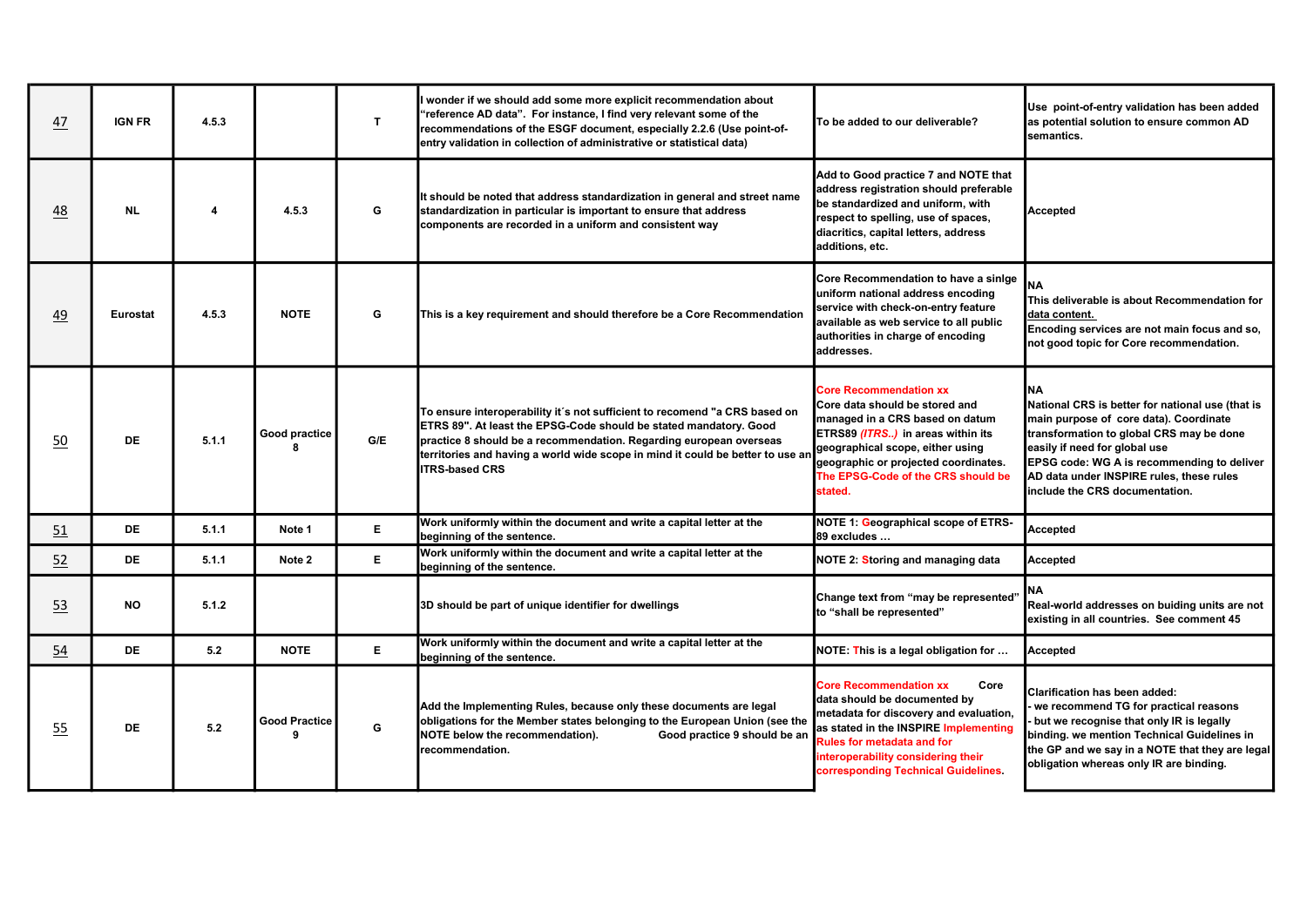| 56        | <b>DE</b>      | 5.3   | Good practice<br>10        | G  | Add the Implementing Rules, because only these documents are legal<br>obligations for the Member states belonging to the European Union (see the<br>NOTE below the recommendation). Good Practice 10 should be a<br>recommendation.                                                                                                                                                                                                                                                                                                             | <b>Core Recommendation xx</b><br>Core<br>ldata should be made available<br>according to the INSPIRE Implementing<br>Rules for metadata, for interoperability<br>and for services considering their<br>corresponding Technical Guidelines | See observation on Comment 55.                                                                                                                                                                                                                           |
|-----------|----------------|-------|----------------------------|----|-------------------------------------------------------------------------------------------------------------------------------------------------------------------------------------------------------------------------------------------------------------------------------------------------------------------------------------------------------------------------------------------------------------------------------------------------------------------------------------------------------------------------------------------------|------------------------------------------------------------------------------------------------------------------------------------------------------------------------------------------------------------------------------------------|----------------------------------------------------------------------------------------------------------------------------------------------------------------------------------------------------------------------------------------------------------|
| <u>57</u> | <b>DE</b>      | 5.3   | <b>NOTE</b>                | E. | Work uniformly within the document and write a capital letter at the<br>beginning of the sentence.                                                                                                                                                                                                                                                                                                                                                                                                                                              | NOTE: This is a legal obligation for                                                                                                                                                                                                     | <b>Accepted</b>                                                                                                                                                                                                                                          |
| 58        | <b>DE</b>      | 5.3   | Good practice<br>11        | G  | To make it useful and consistent, add the attribute "address semantics" to a<br>data model and add a definition.                                                                                                                                                                                                                                                                                                                                                                                                                                |                                                                                                                                                                                                                                          | Added in Annex A.                                                                                                                                                                                                                                        |
| 59        | <b>IGN FR</b>  | 5.3   | Good practice<br>11        |    | Helpful for who? Postal delivery?                                                                                                                                                                                                                                                                                                                                                                                                                                                                                                               | Precise helpful                                                                                                                                                                                                                          |                                                                                                                                                                                                                                                          |
| 60        | Geostat        | 5.3   | Good practice<br>11        | G  | don't understand this. Isn't the address semantics in the form of a simple<br>text really part of the locator logics mentioned in core recommendation 1?<br>Eg Street namn + street number                                                                                                                                                                                                                                                                                                                                                      |                                                                                                                                                                                                                                          | Content of address semantic has been added                                                                                                                                                                                                               |
| 61        | Eurostat       | 5.3   | Core<br>Recommendati<br>on | G  | Address data needs to be made available as web service.                                                                                                                                                                                                                                                                                                                                                                                                                                                                                         | Add core recommendation that in each<br>Member State there needs to be an<br>authority that provides a central,<br>uniform address encoding service.                                                                                     | NΑ<br>This deliverable is about Recommendation for<br>ldata content.<br>Encoding services are not main focus and so,<br>not good topic for Core recommendation.                                                                                          |
| 62        | <b>NO</b>      | 6.1.1 |                            | Q  | Several countries have about 50 years' experience with digital registers for<br>use in censuses and governance. Handling historical addresses is not only<br>achievable, it has been done for several decades, and is increasingly done<br>when digitizing old paper archives. Machine learning and crowd sourcing is<br>making this less and less expensive. Old cadastres, church books, censuses<br>and more are being digitized on daily in a lot of countries. Why is there<br>description of status quo here?                             | Delete text and add best practice on<br>historical addresses.                                                                                                                                                                            | Norway looks quite advanced but in many<br>countries, it is neither considered as a priority<br>nor as easily achievable. However, we might<br>rephrase the text in "considerations for future",<br>mentionning it is already done in some<br>countries. |
| 63        | <b>IGN FR</b>  | 6.1.3 | 6.1.3                      |    | For me, persistent identifier is on core of the addresses. It should be<br>emphasised in a recommendation or good practice. It is not relative to future<br>work.                                                                                                                                                                                                                                                                                                                                                                               | Create a new paragraph in the present<br>ssues                                                                                                                                                                                           | See comment 64.                                                                                                                                                                                                                                          |
| 64        | <b>NO</b>      | 6.1.3 |                            | Q  | Different stakeholders are working together in a lot of countries and have<br>done so for decades. Why is this so difficult?                                                                                                                                                                                                                                                                                                                                                                                                                    | Delete text and add best practice on<br>unique identifiers.                                                                                                                                                                              | Unique identifier shared by all AD stakeholders<br>is quite challenging (at least in some<br>countries). It is different from having a unique<br>identifier within a given dataset.                                                                      |
| 65        | <b>Stat FI</b> | 6.1.3 |                            | G  | Unique and persistent identifiers allow a much more generic solution than<br>identifiers in a geographic address database (as said on page 14). The scope<br>of the text is quite narrow. A suggestion is that you could have a chapter on<br>unique identifiers and linked data/linked open data that would give a vision<br>of the future and possibilities that they would enable. Encouragement to<br>create high quality, high location quality, easy accessible, and unambiguous<br>national address solutions to benefit all data users. |                                                                                                                                                                                                                                          | Consider with Comments 63 and 64.                                                                                                                                                                                                                        |